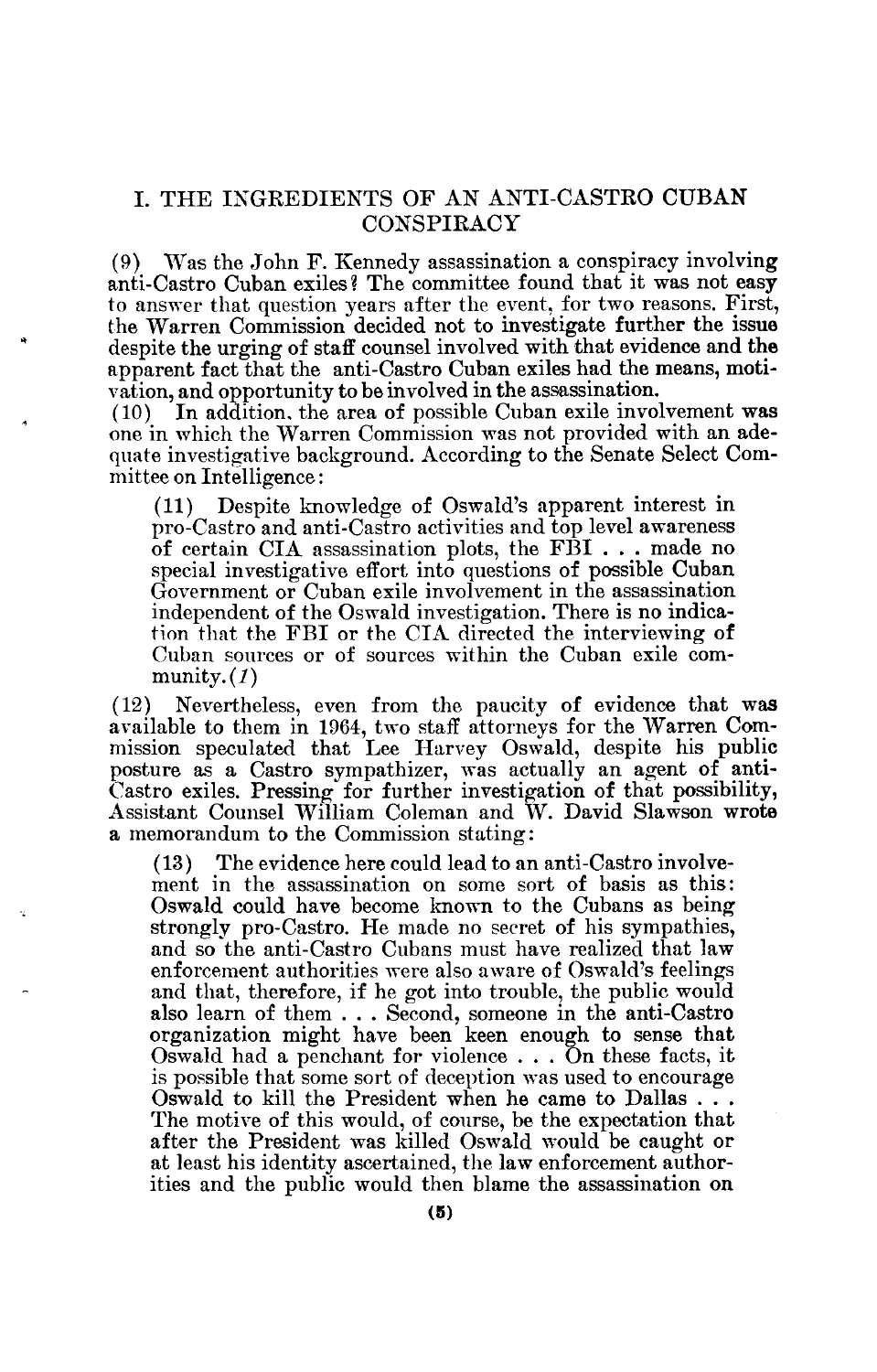the Castro government and a call for its forceful overthrow

would be irresistible. . . .  $(2)$ <br>(14) It is important in consider It is important in considering the possibility of anti-Castro Cuban involvement in the Kennedy assassination to recall the political and emotional conditions that affected the Cuban exile communities in Miami, New Orleans, and Dallas while Kennedy was President.

## THE BACKGROUND: THE REGIME OF FIDEL CASTRO RUZ

(15) If it can be said to have a beginning, the anti-Castro Cuban exile movement was seeded in the early morning hours of New Year's Day <sup>1959</sup> when a DC-4 lifted from the fog-shrouded Camp Columbia airfield in Havana.(3) Aboard the plane was Fulgencio Batista, the military dictator of Cuba for the previous 6 years. $(4)$  Batista was fleeing the country, his regime long beset by forces from within and without, now crumbling under pressure from rebel forces sweeping down from the mountains. When dawn came, the bells tolled in Havana and, 600 miles away, Fidel Castro Ruz began his triumphal march to the capital. $(5)$  For seven days Castro and his 26th of July Movement rebels moved down Cuba's Central Highway while thensands cheered and threw flowers in their path. (6) Castro finally arrived in Havana on January 8 and characteristically gave a speech . Clad in his green fatigue uniform while three white doves, which someone had dramatically released, circled above him, Castro boldly

proclaimed: "There is no longer an enemy!" $(7)$ <br> $(16)$  That was not true, of course, and he knew That was not true, of course, and he knew it. A hard core of Batistianos had fled the country early, many long before their leader, and were already concocting counter-revolutionary plots from their refuges in the United States, the Dominican Republic and else-

where.  $(8)$ <br> $(17)$  An And it was not very long after Castro took power that a sense of betrayal began to grow among those who had once been his strongest supporters.  $(9)$  As each day went by it became more apparent that Castro's revolution was, as one chronicler noted, "leading inexorably toward an institutionalized dictatorship in which individuals were contemptuously shorn of their rights and dissenters were met with charges of treasonable conduct, counterrevolutionary activity or worse." (10) Then, too, there was a large number of public executions. Within 2 weeks of his reign, Castro shot 150 ex-Batista officials. (11)

Within 3 months, there were at least  $506$  executions.  $(12)$  (18) The disillusionment for many Cubans deepened The disillusionment for many Cubans deepened when it became obvious that the form of Castro's rule was turning toward communism and that Castro's attitude toward the United States was engendering a hostile relationship. The publishing of Castro's Agrarian Reform Law in May 1959, was a significant sign. (13) It was far more radical than had been expected and was obviously designed to strip both Cuban and American-owned sugar firms of their immensely valuable cane lands. (14) A few weeks later the chief of Castro's air force, Maj. Pedro Diaz-Lanz, resigned, charging "\* \* \* there was Communist influence in the armed forces and Government." $(15)$  Then, when Castro's own hand-picked president, Manuel Urrutia, announced at a press conferencethat he rejected the support of the Communists and said "I believe that any real Cuban revolutionary should reject it openly," Castro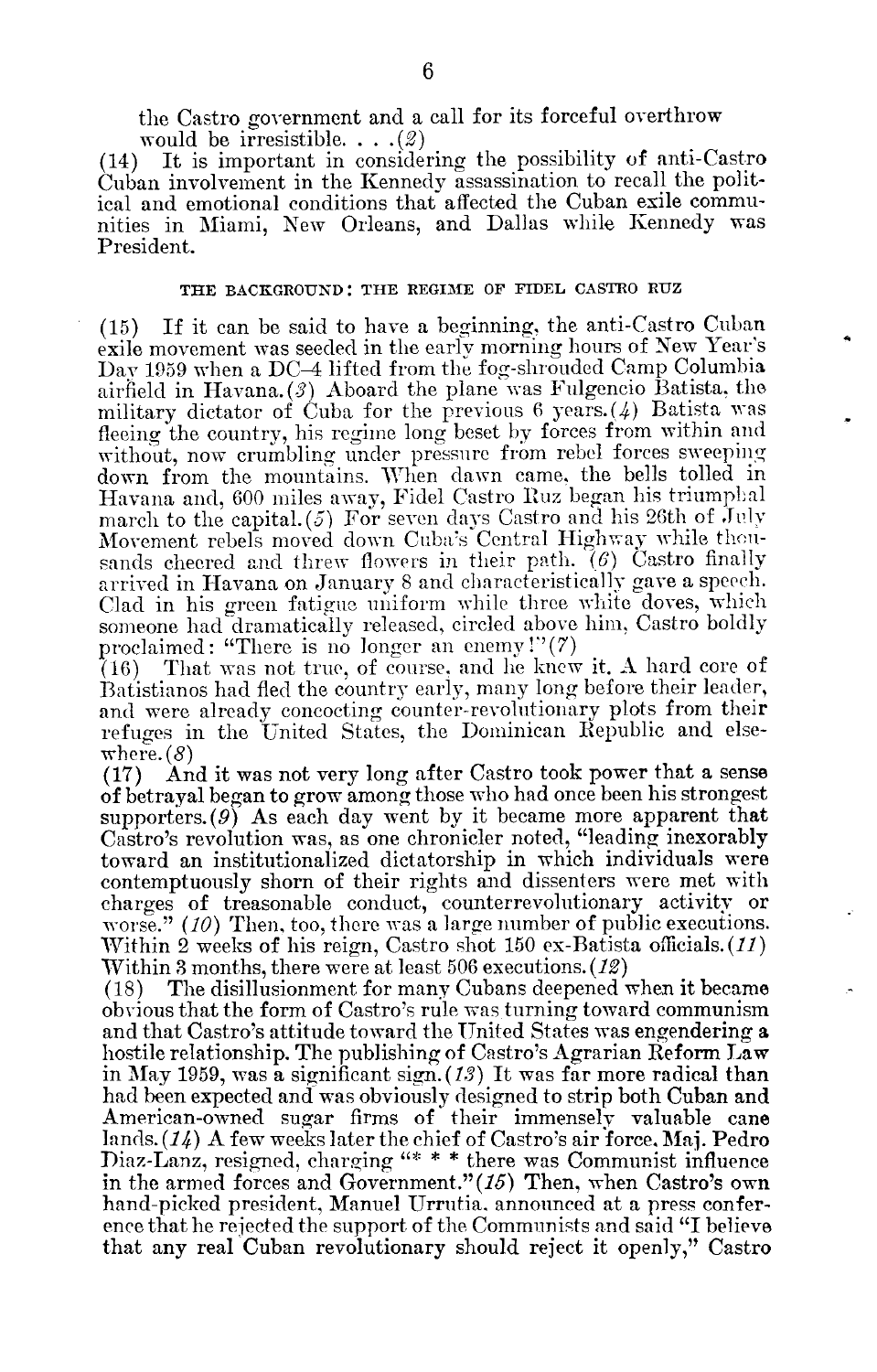immediately forced him to resign and accused him of actions "border-

ing on treason." $(16)$ <br>(19) And so, after And so, after the broken pledges of free elections and a free press, the mass trials and executions, the assumption of unlimited power and the bellicose threats against the United States, it slowly became apparent to many Cubans that Fidel Castro was not the political

savior they had expected.  $(17)$ <br> $(20)$  Then, on October 19, Then, on October 19, 1959, there occurred an incident which precipitated the formation of the first organized anti-Castro opposition within Cuba. Maj. Huber Matos, one of Castro's highest ranking officers and considered by most Cubans to be one of the key heroes of the revolution, resigned from the Army in protest against the increasing favoritism shown to known Communists. (18) The next day Matos was arrested, charged with treason, subsequently tried and sentenced to 20 years in prison. Shortly afterward, Castro himself called a secret meeting of the National Agrarian Reform Institute managers at which he outlined a plan to communize Cuba within 3 years. (19) There the suspicions of Dr. Manuel Artime, the manager in Oriente Province, were confirmed. "I realized," Artime later said, "that I was a democratic infiltrator in a Communist government." (20)

(21) Artime returned to Oriente and began organizing students and peasants to fight against Castro and communism. By early November each province in Cuba had an element of Artime's new underground movement. It was called the Movimiento de Recuperación Revolucionaria ( $MRR$ ). It was the first anti-Castro action group originating from within Castro's own ranks.  $(21)$ <br>(22) By the summer of 1960, it has

By the summer of 1960, it had become obvious both within and outside of Cuba that the foundation for an eventual confrontation between Castro and anti-Castro forces had been laid. The Eisenhower administration had canceled the Cuban sugar quota. (22) Soviet first deputy chairman, Anastas Mikoyan had visited Havana and Raul Castro had gone to Moscow. (23) Ernesto "Che" Guevara had proclaimed publicly that the revolution was on the road set by Marx, and Allen Dulles of the Central Intelligence Agency had said in a speech that communism had perverted Castro's revolution.  $(24)$  By then, Castro had seized more than \$700 million in U.S . property within, Cuba.  $(25)$ <br>(23) On

(23) On March 17, 1960, President Eisenhower authorized the CIA to organize, train and equip Cuban refugees as a guerrilla force to overthrow Castro . (26) Soon it became common knowledge within Cuba that a liberation army was being formed and that a political<br>structure in evils had been exacted  $(2\alpha)$ . As the flight from Cube in structure in exile had been created.  $(27)$  As the flight from Cuba increased in size and fervor, the exile community in the United States grew in spirit and confidence . One historian captured the special characteristics of the new arrivals

They were new types of refugees. Instead of a home, they were seeking temporary asylum. They found it along the sandy beaches and curving coastline of Florida. They arrived by the thousands, in small fishing boats, in planes, chartered or stolen, and crowded into Miami. Along the boulevards, under the palms, and in hotel lobbies, they gathered and plotted their counterrevolution . Miami began to take on the air of a Cuban city. Even its voice was changing. Stores and cafes began advertising in Spanish and English  $* * *$ . Everyone talked of home only 100 miles away. And every-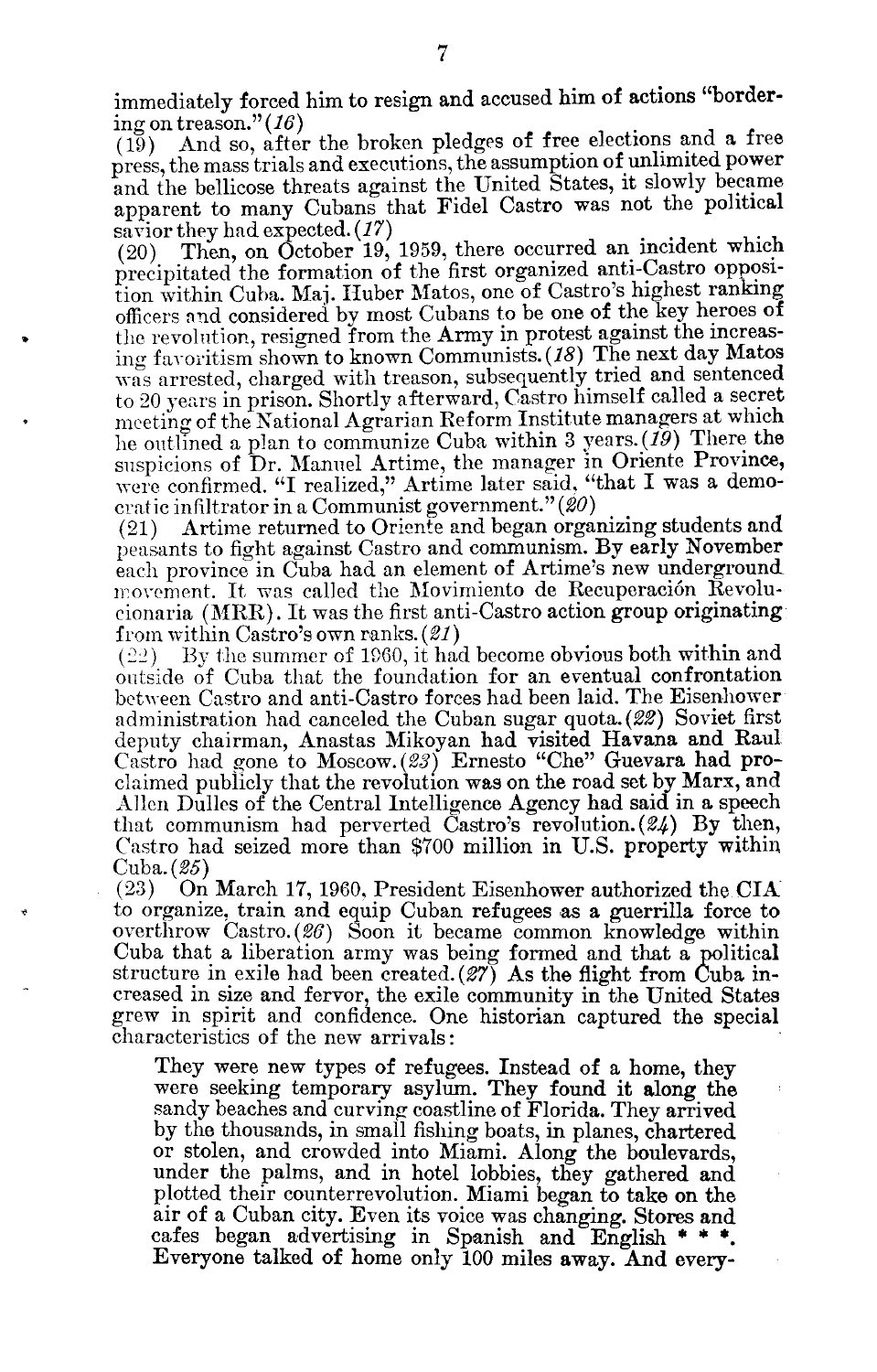one talked about the great liberation army being formed in the secret camps somewhere far away. $(28)$ 

(24) By April 1961, the more than 100,000 Cubans who had fled Castro's revolution lived in anticipation of its overthrow. They had been buoyed in that hope by public pronouncements of support from the U.S . Government. In his state of the Union address, President Kennedy had spoken of "the Communist base established 90 miles from the United States," and said that "\* \* \* Communist domination in this hemisphere can never be negotiated." $(29)$  In addition, the Cuban exiles had been organized, directed and almost totally funded by agencies of the U.S. Government, principally the CIA.  $(\dot{30})$  (25) From an historical perspective, in light of its later r From an historical perspective, in light of its later radical change, the attitude of the Cuban exiles toward the U.S. Government prior to the Bay of Pigs is especially significant. Author Haynes Johnson who, in writing a history of the invasion, collaborated with the top Cuban leaders, including brigade civilian chief Manuel Ar-

From the beginning, the Cuban counterrevolutionists viewed their new American friends with blind trust. Artime was no exception. He, and later virtually all of the Cubans involved, believed so much in the Americans-or wanted so desperately to believe-that they never questioned what was happening or expressed doubts about the plans. Looking back on it, they agree now that their naivete was partly genuine and partly reluctance to turn down any offer of help in liberating their country. In fact, they had little choice ; there was no other place to turn. Some, of course, were driven by other motives: political power and personal ambition were involved. Even more important was the traditional Cuban attitude toward America and Americans. To Cubans the United States was more than the colossus of the north, for the two countries were bound closely by attitudes, by history, by geography and by economics. The United States was great and powerful, the master not only of the hemisphere but perhaps of the world, and it was Cuba's friend. One really didn't question such a belief. It was a fact; everyone knew it. And the mysterious, anonymous, ubiquitous American agents whodealt with the Cubans managed to strengthen that belief.  $(31)$ 

(26) This "blind trust" by the Cuban exiles in the U.S. Govern-ment prior to the Bay of Pigs was specifically noted by the military commander of the 2506 Brigade, José (Pepe) Pérez San Román:

"Most of the Cubans were there," he said,

time, described that attitude in detail

because they knew the whole operation was going to be conducted by the Americans, not by me or anyone else. They did not trust me or anyone else. They just trusted the Americans. So they were going to fight because the United States was backing them.  $(32)$ 

(27) The debacle at the Bay of Pigs was not only a military tragedy for the anti-Castro Cuban exiles but also a painful shattering of their confidence in the U.S. Government. The exile leaders claimed that the failure of the invasion was a result of the lack of promised air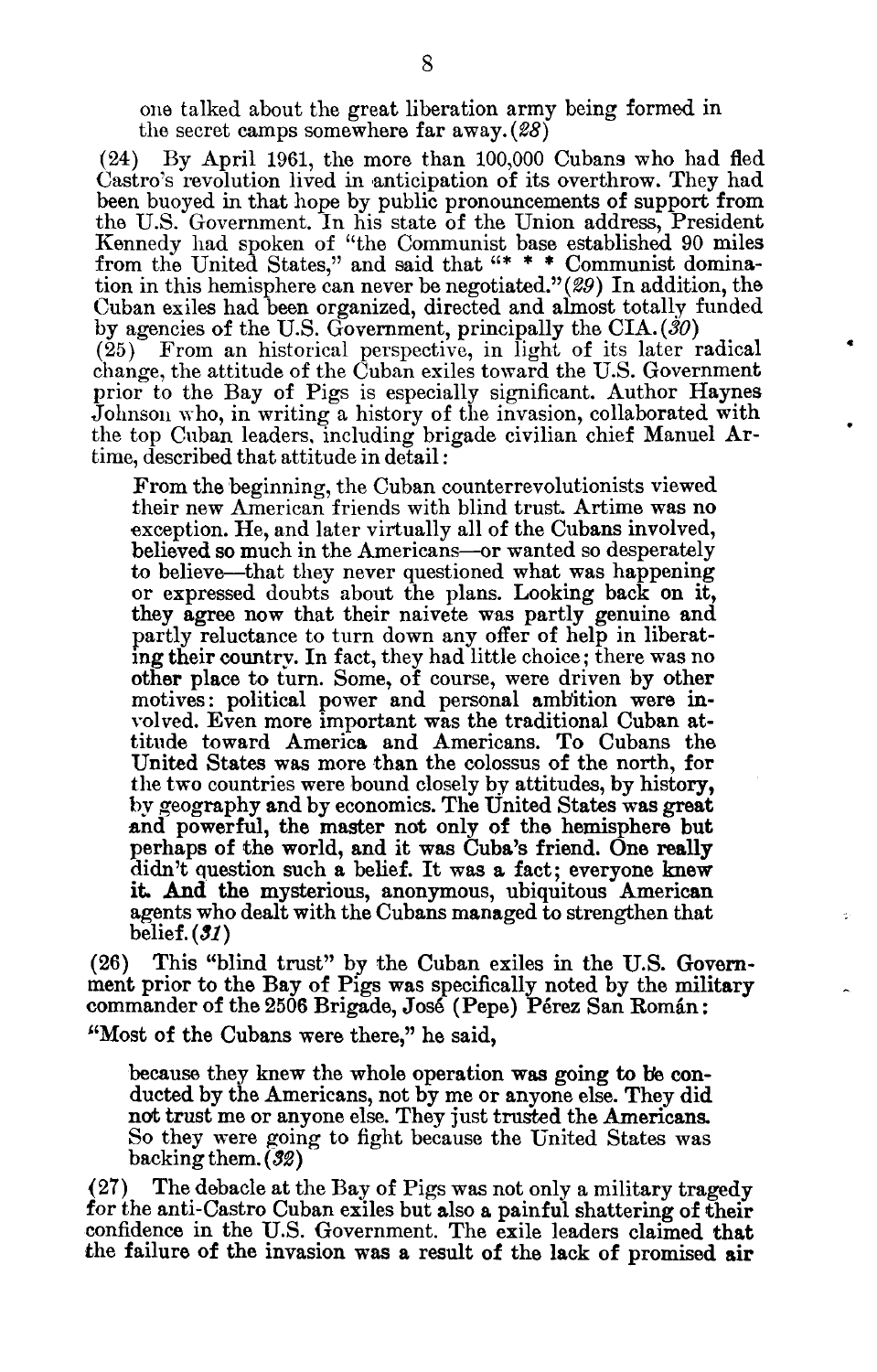support, and for that they directly blamed President Kennedy. (33) Particularly galling to them was Kennedy's public declaration to Soviet Premier Khrushchev at the height of the invasion, when the Brigade was being slaughtered in the swamps of Bahia de Cochinos : ". . . I repeat now that the United States intends no armed inter-

vention in Cuba."  $(34)$ <br>(28) Even those exi Even those exile leaders who were willing to rationalize the extent of Kennedy's responsibility were dissuaded when Kennedy himself admitted the blame. Cuban Revolutionary Council leader Manuel Antonio de Varona, in his executive session testimony before the committee, told of the President gathering the Council members together at the White House when it became clear that the invasion was a disaster. Varona recalled

We were not charging Mr. Kennedy with anything; we just wanted to clarify. We knew that he didn't have any direct knowledge of the problem, and we knew that he was not in charge of the military effects directly. Nevertheless, President Kennedy, to finish the talks, told us he was the one—the only one responsible.  $(35)$ 

Afew days after that meeting, the White House issued <sup>a</sup> public statement declaring that President Kennedy assumed "sole responsibility" for the U.S. role in the action against  $Cuba. (36)$ 

(29) The acceptance of responsibility did not cut the bitter disappointment the Cuban exiles felt toward the U.S . Government and President Kennedy. Much later, captured and imprisoned by Castro, Brigade Commander San Roman revealed the depth of his reaction at the failure of the invasion : "I hated the United States," he said, "and I felt that I had been betrayed. Every day it became worse and then I was getting madder and madder and I wanted to get a rifle and come and fight against the U.S." $(37)$ 

(30) Prominent Cuban attorney Mario Lazo wrote a book caustically titled Dagger in the Heart.  $(38)$  Lazo wrote:

The Bay of Pigs defeat was wholly self-inflicted in Washington. Kennedy told the truth when he publicly accepted responsibility . . . The heroism of the beleaguered Cuban Brigade had been rewarded by betrayal, defeat, death for many of them, long and cruel imprisonment for the rest. The Cuban people and the Latin American nations, bound to Cuba by thousands of subtle ties of race and culture, were left with feelings of astonishment and disillusionment, and in many cases despair. They had always admired the United States as strong, rich, generous-but where was its sense of honor and the capacity of its leaders?

The mistake of the Cuban fighters for liberation was that they thought too highly of the United States. They believed to the end that it would not let them down. But it did  $\ldots$  (39)

(31) President Kennedy was well aware of the bitter legacy left him by the Bay of Pigs debacle. It is not now possible to document the changes in Kennedy's personal attitude brought about by the military defeat, but the firming of U.S. policy toward Cuba and the massive infusion of U.S. aid to clandestine anti-Castro operations in the wake of the Bay of Pigs was editorially characterized by Taylor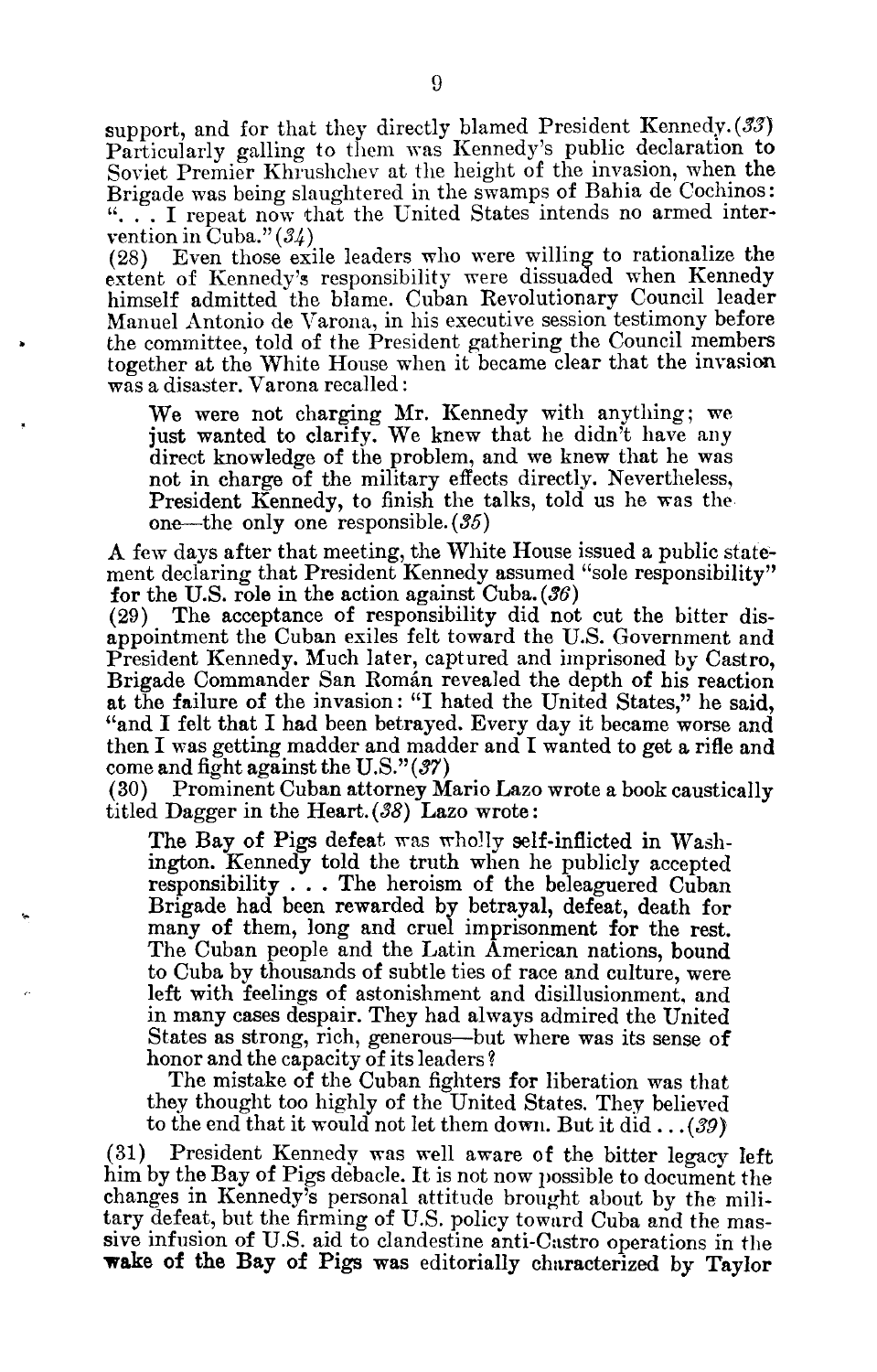Branch and George Crile in Harper's magazine as "the Kennedy

vendetta." $(40)$ .<br>(32) What ca What can be documented is the pattern of U.S. policy between the period of the Bay of Pigs failure in April 1961 and the Cuban missile crisis in October 1962. That pattern, replete with both overt and covert maneuvers, had a significant effect on the reshaping of Cuban exile attitudes and, when it was abruptly reversed, could have provided the motivation for involvement in the assassination of President Kennedy.

(33) In retrospect, the period between the Bay of Pigs and the Cuban missile crisis can be considered the high-water mark of anti-Castro activity, almost every manifestation of the U.S. policy providing a reassurance of support of the Cuban exile cause. As a matter of fact, only a few days after the Bay of Pigs invasion, President Kennedy delivered a particularly hard-line address before the American Society of Newspaper Editors on the implications of communism in Cuba. "Cuba must not be abandoned to the Communists," he declared. In appealing for support from Latin America, he indicated that the United States would expect more from the nations of the hemisphere with regard to Cuba and asserted that the United States would not allow the doctrine of nonintervention to hinder its policy. Said Kennedy, "... our restraint is not inexhaustible." and spoke of Cuba in the context of the "new and deeper struggle." $(l,1)$ 

(34) When Castro, in a May Day speech, declared Cuba to be a socialist nation, the State Department retorted that Cuba was a full-

fledged member of the Communist bloc.  $(43)$ <br>(35) Another U.S. response was the esta Another U.S. response was the establishment of the Alliance for Progress, after years of relatively little attention to Latin America's economic and social needs. (43) President Kennedy gave the Alliance concept a memorable launching in a speech in March, 1961 when he called for vigorous promotion of social and economic development in Latin America through democratic means and, at the same time, pledged substantial financial and political support.  $(44)$ <br>(36) While the campaign to broaden its Cuban policy base was While the campaign to broaden its Cuban policy base was being pursued, the United States was proceeding on another course. In one of the first unilateral efforts to isolate Cuba from its allies, the United States in September 1961 announced it would stop assistance to any country that assisted Cuba. In December, Kennedy extended the denial of Cuba's sugar quota through the first half of  $1962. (45)$ <br>(37) Me

Meanwhile, the secret policy aimed at removing Castro through assassination continued as FBI chief J. Edgar Hoover informed Attorney General Robert Kennedy in May that the CIA had used the Mafia in "clandestine efforts" against Castro.  $(46)$  In that month, poison pills to be used in a plot to kill Castro were passed to a Cuban exile in Miami by a Mafia figure  $(47)$  In November 1961, Operation Mongoose, designed to enlist 2,000 Cuban exiles and dissidents in side Cuba to overthrow Castro, was initiated.  $(48)$ <br>(38) Although the bitter aftertaste of the Bay

Although the bitter aftertaste of the Bay of Pigs invasion lingered in the Cuban exile community, those who remained active in the fight against Castro came to realize that these subsequent actions of the Kennedy administration were manifestations of its determination to reverse the defeat. What Kennedy had euphemistically termed "a new and deeper struggle" became, in actuality, a secret war: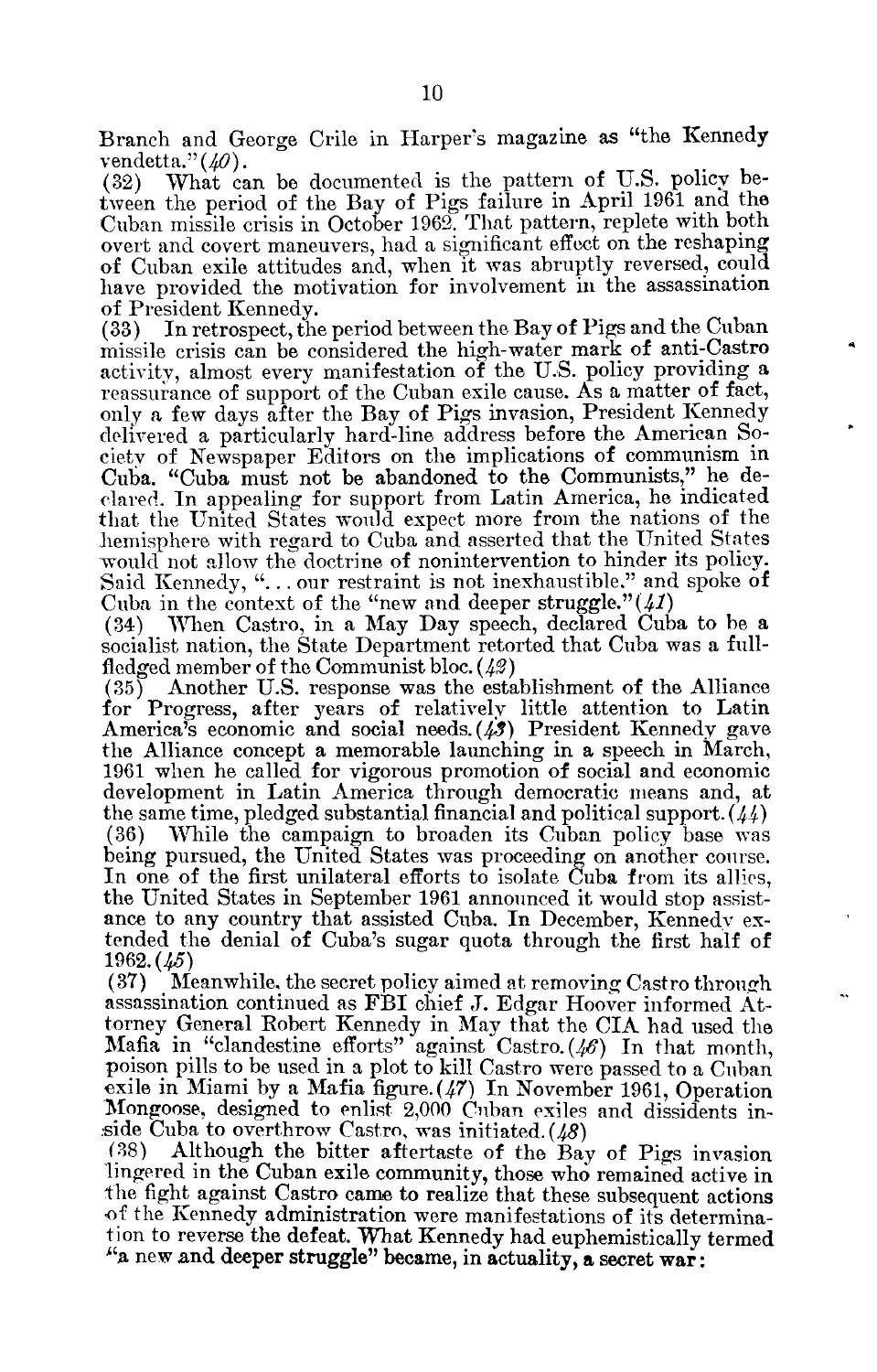\* the new President apparently perceived the defeat as an affront to his pride. Within a matter of weeks he committed the United States to a secret war against Cuba that eventually required the services of several thousand men and cost as much as \$100 million a year \* \* \* Kennedy entrusted its direction to the CIA, which \* \* \* conducted an operation that could be described either as a large-scale vendetta or a small crusade. (49)

(39) The fact that the agency of the U.S. Government the anti-Castro exiles had dealt most with and relied on prior to the Bay of Pigs became, after the invasion failure, the controlling force of the "secret war" was another indication of the Cuban exiles that the Kennedy administration was, indeed, still sincere about overthrowing Castro.

Within a year of the Bay of Pigs, the CIA curiously and inexplicably began to grow, to branch out, to gather more and more responsibility for the "Cuban problem." The company was given authority to help monitor Cuba's wireless traffic; to observe its weather ; to follow the Castro government's purchases abroad and its currency transactions ; to move extraordinary numbers of clandestine field operatives in and out of Cuba ; to acquire a support fleet of ships and aircraft in order to facilitate these secret agent movements; to advise, train, and help reorganize the police and security establishments of Latin countries which felt threatened by Castro guerrilla politics ; to take a hand in U-2 overflights and sea-air Elint (Electronic Intelligence) operations aimed at tracing Cuban coastal defense communications on special devices; to pump \* \* \* vast sums into political operations thought to be helpful in containing Castro \* \* \*.  $(50)$ 

(40) The nerve center of the United States "new and deeper struggle" against Castro was established in the heartland of exile activity, Miami. There, on a secluded, heavily wooded 1,571-acre tract that was part of the University of Miami's south campus, the CIA set up <sup>a</sup> front operation, an electronics firm called Zenith Technological Services.  $(51)$  Its code name was  $JM/WAVE$  and it soon became the largest CIA installation anywhere in the world outside of its headquarters in Langley, Va. (52)<br>(41) The JM/V

The  $JM/WAVE$  station had, at the height of its activities in 1962, a staff of more than 300 Americans, mostly case officers. (53) Each case officer employed from 4 to 10 Cuban "principal agents" who, in turn, would each be responsible for between 10 and 30 regular agents.  $(54)$  In addition, the CIA set up 54 front corporations-boat shops, real estate firms, detective agencies, travel companies, gun shops-to provide ostensible employment for the case officers and agents operating outside of  $JM/W\bar{A}V\bar{E}$  headquarters. (55) It also maintained hundreds of pieces of real estate, from small apartments to palatial homes, as "safe houses" in which to hold secret meetings. (56) As a result of its JM/WAVE operation, the CIA became one of Florida's largest  $\begin{array}{c} \text{emplovers.} (57) \ \text{(42)} \quad \text{It was th} \end{array}$ 

It was the JM/WAVE station that monitored, more or less controlled, and in most cases funded the anti-Castro groups. (58) It was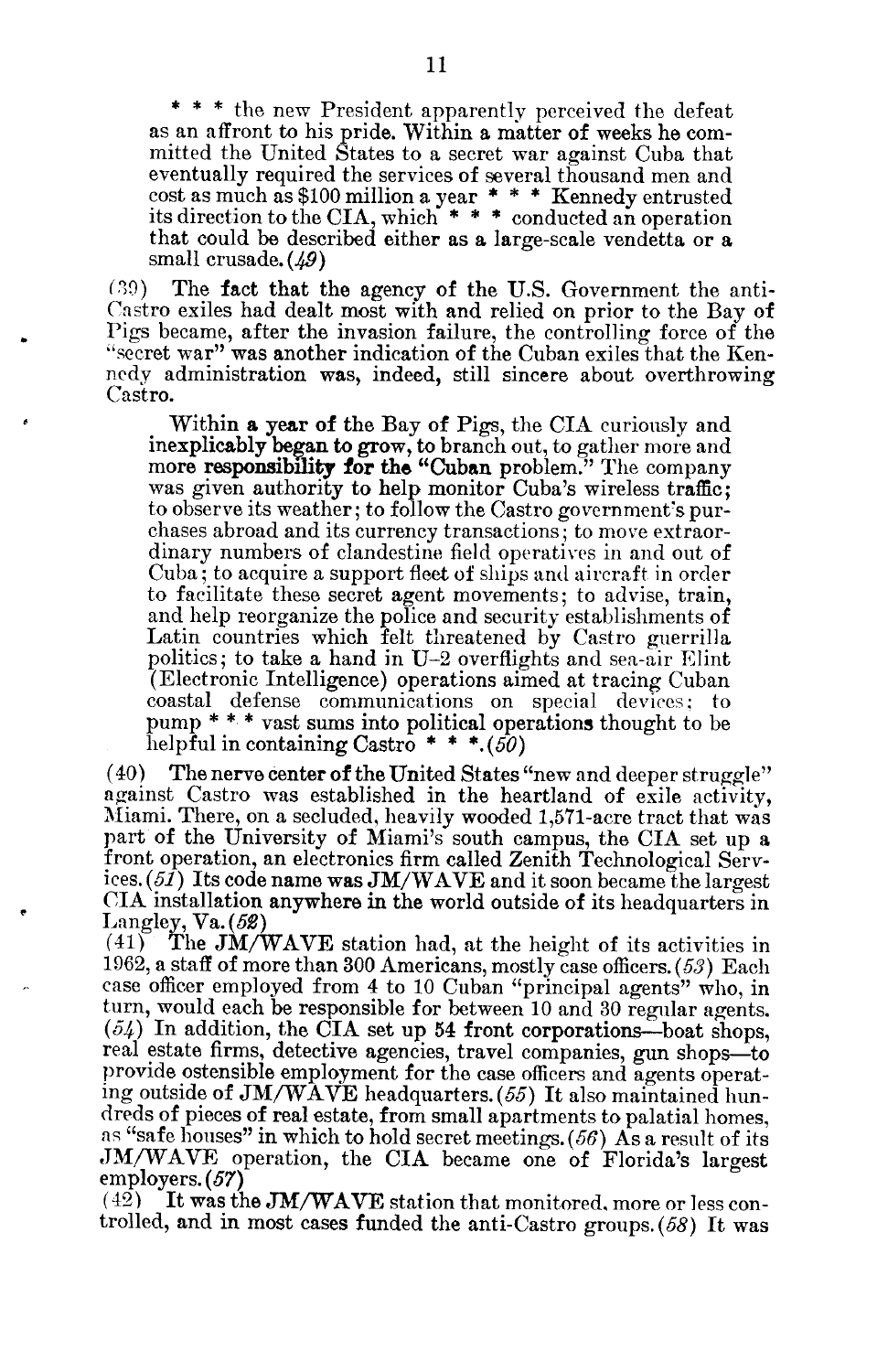responsible for the great upsurge in anti-Castro activity and the lifted spirits of the Cuban exiles as American arms and weapons flowed freely through the training camps and guerrilla bases spotted around south Florida. $(59)$  Anti-Castro raiding parties that left from small secret islands in the Florida Keys were given the "green light" by agents of the  $JM/WAVE$  station.(60) The result of it all was that there grew in the Cuban exile community a renewed confidence in the U.S. Government's sincerity and loyalty to its cause.<br>(43) Then came the Cuban missile crisis. The mor

Then came the Cuban missile crisis. The more fervent Cuban exiles were initially elated by the possibility that the crisis might provoke a final showdown with Castro.  $(61)$  For several months there had been increasing pressure on President Kennedy to take strong measures against the buildup of the Soviet presence in Cuba, which was becoming daily more blatant. In a report issued at the end of March 1962, the State Department said that Cuba had received from the Soviet Union \$100 million in military aid for the training of Cuban pilots in Czechoslovakia and that the Soviet Union also had provided from 50 to 75 Mig fighters as well as tons of modern weapons for Cuba's ground forces. (62) Fortifying the Cuban exile's hope for action was the fact that the increasing amounts of Soviet weapons moving into Cuba became the dominant issue in the news in the succeeding months, leading to congressional calls for action and a series of hard-line responses from President Kennedy. (63) In September, Kennedy declared that the United States would use "whatever means may be necessary" to prevent Cuba from exporting "its aggressive purposes by force or threat of force" against "any part of the Western Hemisphere."  $(64)$ <br>(44) The ferven

The fervent hope of the Cuban exiles—that the Cuban missile crisis would ultimately result in the United States smashing the Castro regime—was shattered by the manner in which President Kennedy resolved the crisis. Cuba itself was relegated to a minor role as tough negotiations took place between the United States and the Soviet Union, specifically through communication between President Kennedy and Premier Khrushchev. (65) The crisis ended, when President Kennedy announced that all IL-28 bombers were being withdrawn by the Soviets and progress was being made on the withdrawal of offensive missiles and other weapons from Cuba. In return, Kennedy gave the Soviets and the Cubans a "no invasion" pledge  $(66)$ .<br>(45) If Kennedy's actions at the Bay of Pigs first raise

If Kennedy's actions at the Bay of Pigs first raised doubts in the minds of the Cuban exiles about the President's sincerity and determination to bring about the fall of Castro, his handling of the missile crisis confirmed those doubts. Kennedy's agreement with Khrushchev was termed "a violation" of the pledge he had made 3 days after the Bay of Pigs invasion that the United States would never abandon Cuba to communism. (67) Wrote one prominent exile: "For the friendly Cuban people, allies of the United States, and for hundreds of thousands of exiles eager to stake their lives to liberate their native land, it was a soul-shattering blow." $(68)$ <br>(46) The bitterness of the anti-Castro exiles

The bitterness of the anti-Castro exiles was exacerbated by the actions the U.S . Government took to implement the President's "no invasion" pledge. Suddenly there was a crackdown on the very training camps and guerrilla bases which had been originally established and funded by the United States and the exile raids which once had the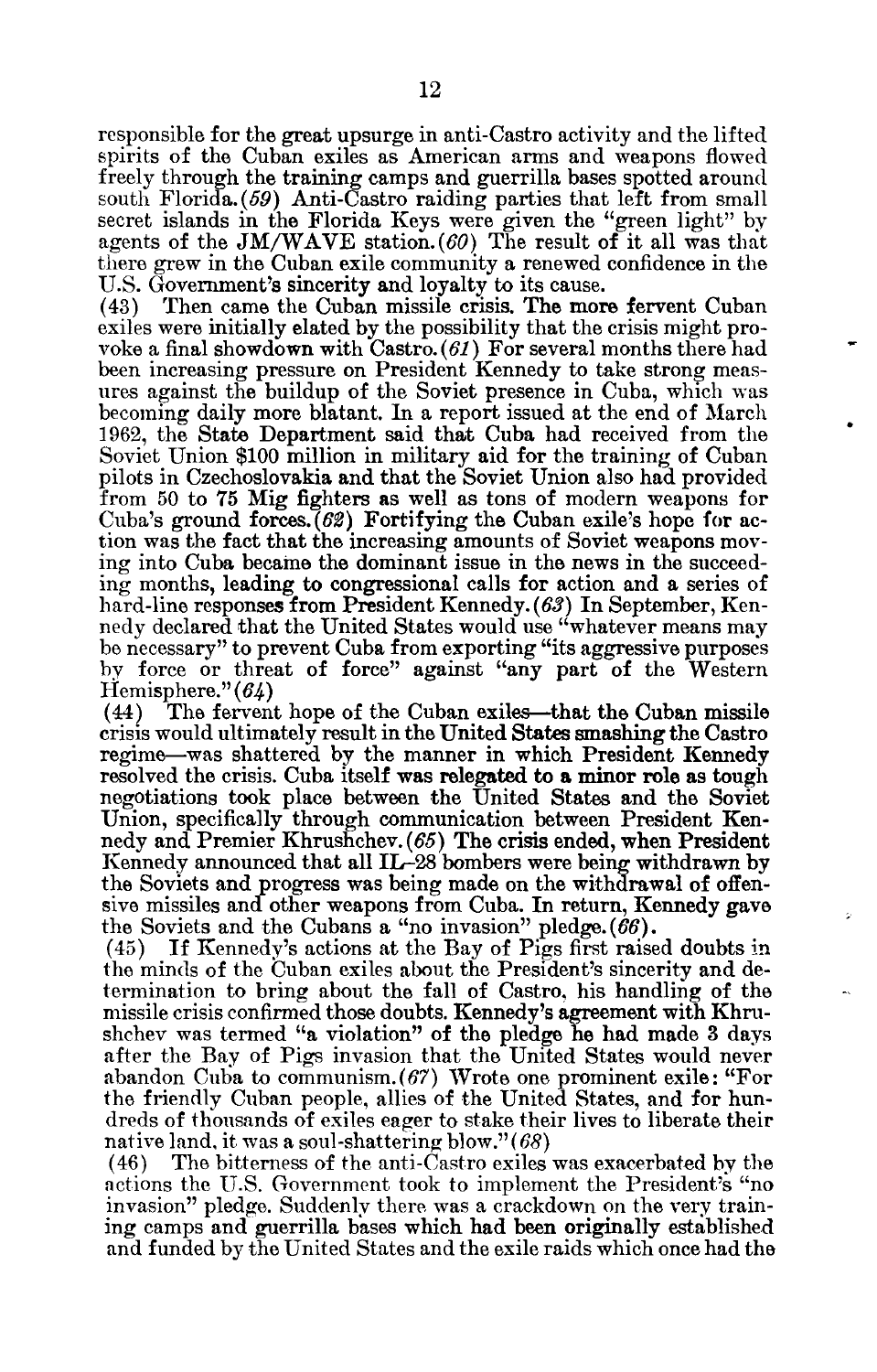Government's "green light" were now promptly disavowed and condemned.

(47) On March 31, 1963, a group of anti-Castro raiders were arrested by British police at a training site in the Bahamas.  $(69)$  The U.S. State Department admitted it had given the British the information about the existence of the camp. (70) That same night another exile raiding boat was seized in Miami Harbor. (71) On April 3, the Soviet Union charged that the United States "encourages and bears full responsibility" for two recent attacks on Soviet ships in Cuban ports by anti-Castro exile commandos. (72) The United States responded that it was "taking every step necessary to insure that such attacks are not launched, manned or equipped from U.S. territory." (73) On April 5, the Coast Guard announced it was throwing more planes, ships, and men into its efforts to police the straits of Florida against anti-Castro raiders. (74) As a result of the crackdown, Cuban exile sources declared that their movement to rid their homeland of communism had been dealt "a crippling blow" and that they had lost a vital supply link

with anti-Castro fighters inside Cuba.<br>(48) There were numerous other in There were numerous other indications of the U.S. crackdown on anti-Castro activity following the missile crisis. The Customs Service raided what had long been a secret training camp in the Florida Keys and arrested the anti-Castro force in training there. (75) The FBI seized a major cache of explosives at an anti-Castro camp in Louisiana. (76) Just weeks later, the U.S. Coast Guard in cooperation with the British Navy captured another group of Cuban exiles in the Bahamas. (77) In September, the Federal Aviation Administration issued "strong warnings" to six American civilian pilots who had been flying raids over Cuba. (78) Shortly afterward, the Secret Service arrested <sup>a</sup> prominent exile leader for conspiring to counterfeit Cuban currency destined for rebel forces inside Cuba. (79) In October, the Coast Guard seized 4 exile ships and arrested 22 anti-Castro raiders who claimed they were moving their operations out of the United

States. (80)<br>(49) The The feeling of betrayal by the Cuban exiles was given reinforcement by prominent sympathizers outside their community, as well as by Kennedy's political opponents. Capt. Eddie Rickenbacker, chairman of the Committee for the Monroe Doctrine, asserted : "The Kennedy administration has committed the final betrayal of Cuban hopes for freedom by its order to block the activities of exiled Cuban freedom fighters to liberate their nation from Communism." (81) Senator Barry Goldwater accused Kennedy of "doing everything in his power" to keep. the flag of Cuban exiles "from ever flying over Cuba again." (82) Richard Nixon urged the end of what he called the "quarantine" of Cuban exiles. (83)

(50) Of course, the most strident reactions came from within the anti-Castro community itself. Following the U.S. Government's notification that it would discontinue its subsidy to the Cuban Revolutionary Council, its president, Jose Miro Cardona, announced his resignation from the council in protest against U.S. policy.  $(84)$  The Cuban exile leader accused President Kennedy of "breaking promises and agreements" to support another invasion of Cuba.  $(85)$  Miró Cardona said the change in American policy reflected the fact that Kennedy had become "the victim of a master play by the Russians."  $(86)$ 

 $43 - 944 - 79 - 2$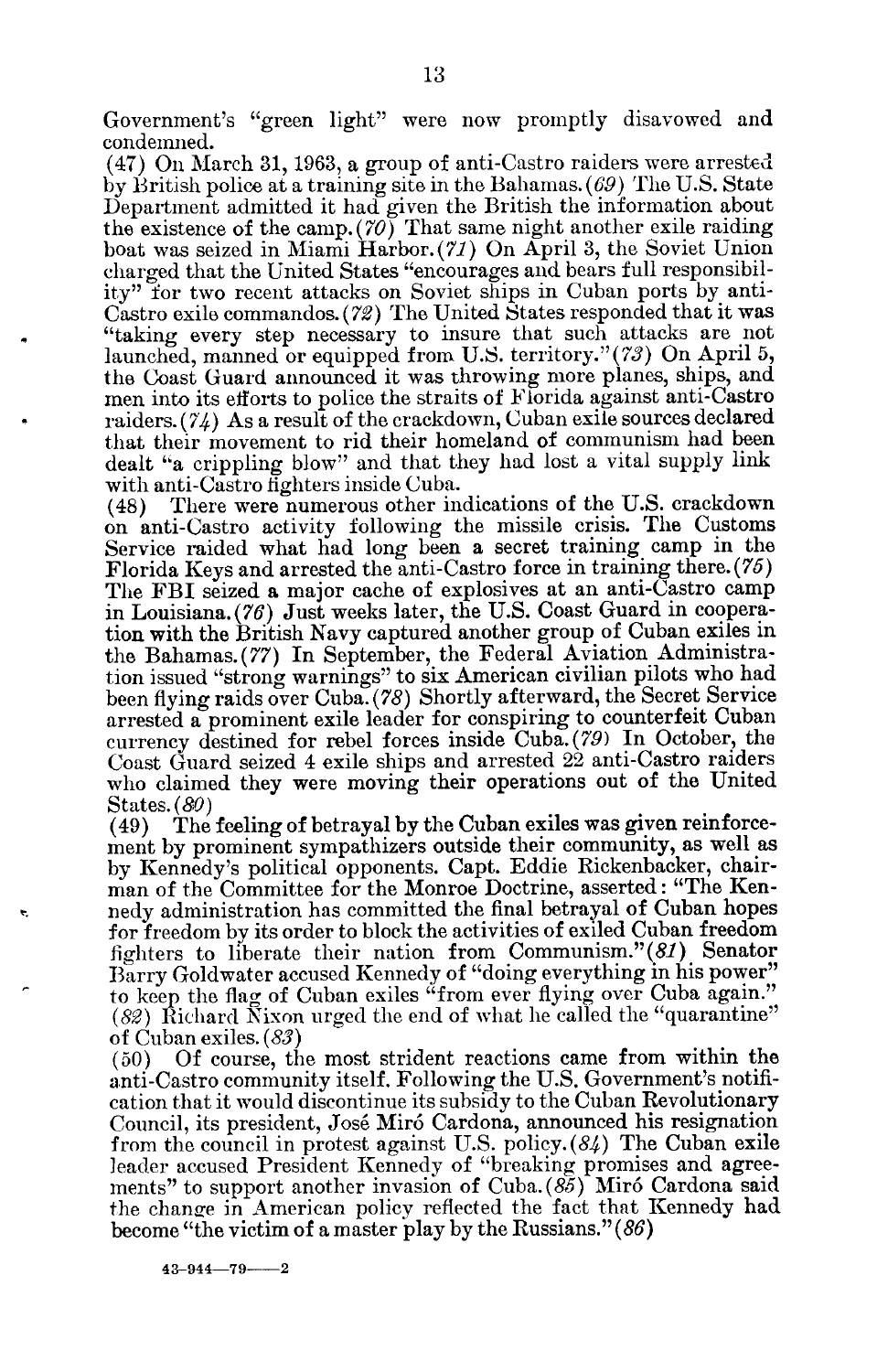(51) The extent of the deterioration of relationships between the Cuban exiles and the Kennedy administration is indicated in the State Department's reply to Miró Cardona's charges. It labeled them "a gross distortion of recent history."  $(87)$ <br>(52) Against the pattern of U.S. crack

Against the pattern of U.S. crackdown on Cuban exile activity during this period, however, emerges a countergrain of incidents that may have some bearing on an examination of the Kennedy assassination. These incidents involve some extremely significant Cuban exile raids and anti-Castro operations which took place, despite the crackdown, between the time of the missile crisis and the assassination of the President. In fact, in the midst of the missile crisis, one of the most active Cuban groups, Alpha 66, announced that it made <sup>a</sup> successful raid on the Cuban port city of Isabela de Sagua, killing about 20 defenders, including Russians (88) On October 15, the same group sank a Cuban patrol boat. (89) On October 31, the day after the blockade was lifted, it struck again. (90) Immediately after the crisis ended

in November, a spokesman for the group pledged new raids. $(91)$  (53) During this period, other anti-Castro groups also rema During this period, other anti-Castro groups also remained active. In April, a group calling itself the Cuban Freedom Fighters reported bombing an oil refinery outside Havana.  $(92)$  In May, the Cuban Government confirmed that anti-Castro rebels had carried out <sup>a</sup> "pirate" raid on <sup>a</sup> militia camp near Havana despite U.S. promises "to take measures to prevent such attacks."  $(93)$  Later that month, the anti-Castro Internal Front of Revolutionary Unity reported it had formed a military junta in Cuba to serve as "provisional government of Cuba in arms." Shortly afterwards, a group of returning Cuban exile raiders claimed they had blown up a Cuban refinery, sank a gunboat and killed "many" of Castro's soldiers.  $(94)$  It is not known exactly how many incidents took place during this period, but in April <sup>1963</sup> one anti-Castro fighter asserted that, by then, the U.S. Government knew of 11 raids on Cuba since the missile crisis and did nothing.  $(95)$ 

(54) One analyst, reviewing that period of United States-Cuban relations, noted: "The U.S. Government's policy toward the exiles was equivocal and inconsistent \* \* \*" (96)<br>(55) It cannot be determined to what  $e$ 

It cannot be determined to what extent, if any, the military activities of the anti-Castro exile groups were sanctioned or supported by the Kennedy administration or by the CIA or both. At a press conference in May 1963, in response to a question as to whether or not the United States was giving aid to exiles, President Kennedy was evasive: "We may well be  $* * *$  well, none that I am familiar<br>with  $* * * 1$  denit think as of today that we are  $\frac{200}{200}$  and it is with  $* * I$  don't think as of today that we are." (97) And it is known that by June 1963, the U.S . Government was supporting at least one Cuban exile group, Jure. under what was termed an "autonomous operations" concept. (98)

(56) In retrospect, this much is clear : With or without U.S . Government support and whether or not in blatant defiance of Kennedy administration policy, there were a number of anti-Castro action groups which were determined to continue—and, in fact, did continue—their operations. The resignation of Miró Cardona actually split the Cuban Revolutionary Council down the middle and precipitated a bitter dispute among the exile factions. (99) The more moderate contended that without U.S . support there was little hope of ousting Castro and that the exiles should concentrate their efforts in mounting political pressure to reverse Washington's shift in policy. (100) Other exile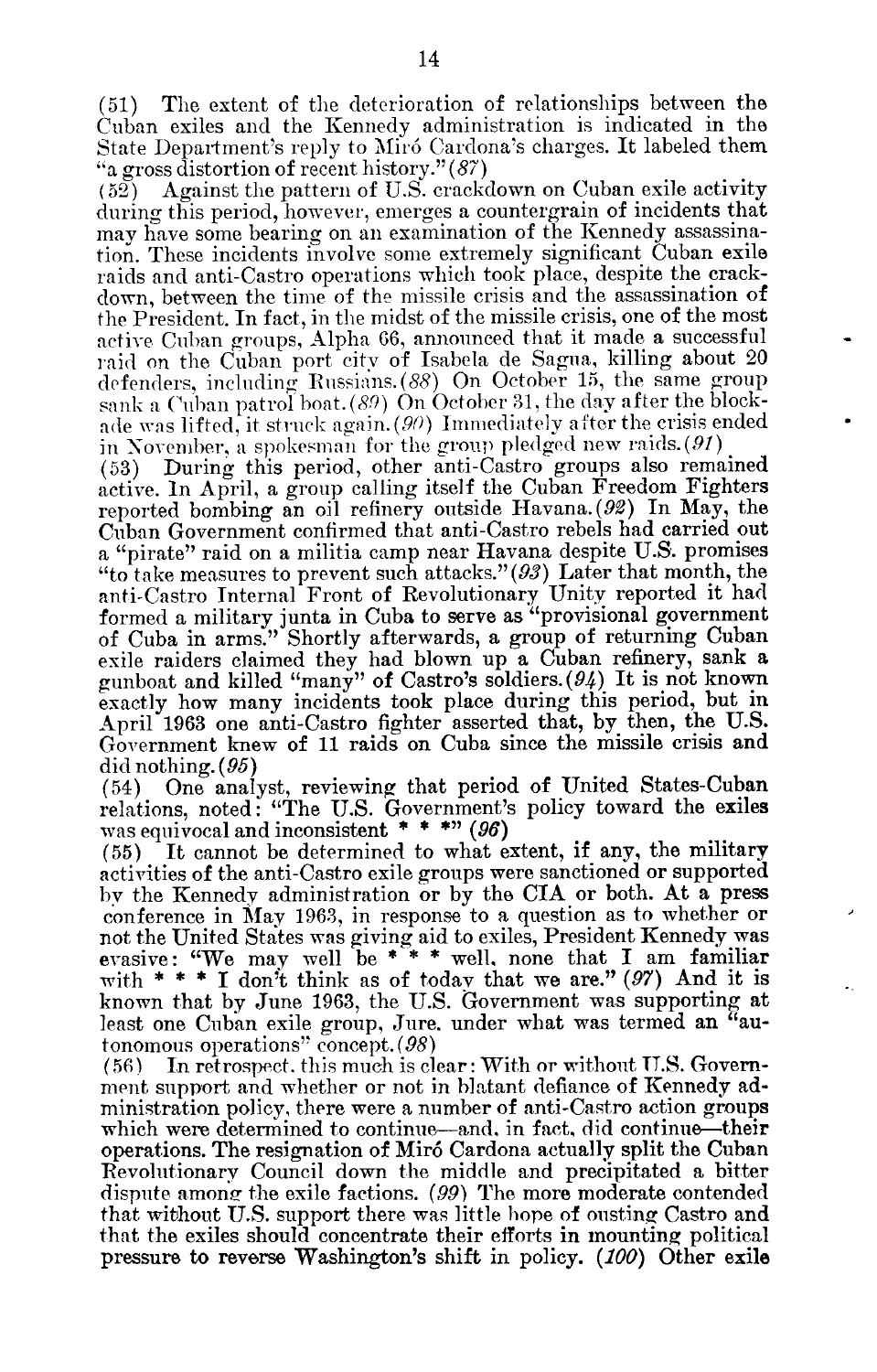groups announced their determination to continue the war against Castro and, if necessary, to violently resist curtailment of their paramilitary activities in the Kennedy administration. (101) In New Orleans, for instance, Carlos Bringuier, the local leader of the Cuban Student Directorate (DRE) who, coincidentally, would later have a contact with Lee Harvey Oswald, proclaimed, m the wake of the NIiro Cardona resignation, that his group "would continue efforts to <sup>11</sup> berate Cuba despite action by the United States to stop raids originat-

ing from U.S. soil."  $(102)$ <br> $(57)$  The seeds of defi The seeds of defiance of the Kennedy administration may have been planted with the exiles even prior to the Bay of Pigs invasion. In his history of the invasion, Haynes Johnson revealed that shortly before the invasion, "Frank Bender," the CIA director of the invasion preparations, assembled the exile leaders together at the CIA's Guatemala training camp:

It was now early in April and Artime was in the camp as the civilian representative of the Revolutionary Council. Frank called Pepe (San Roman) and (Erneido) Oliva again. This time he had startling information. There were forces in the administration trying to block the invasion, and Frank might be ordered to stop it. If he received such an order, he said he would secretly inform Pepe and Oliva. Pepe remembers Frank's next words this way

"If this happens you come here and make some kind of show, as if you were putting us, the advisers, in prison, and you go ahead with the program as we have talked about it, and we will give you the whole plan, even if we are your prisoners." \* \* \* Frank then laughed and said: "In the end" we will win."  $(103)$ 

(58) That, then, is the context in which the committee approached the question of whether or not the John F. Kennedy assassination was a conspiracy involving anti-Castro Cuban exiles. It also considered the testimony of the CIA's chief of its Miami JM/WAVE station in 1963, who noted " 'assassination' was part of the ambience of that time."  $(104)$ <br> $(59)$  This

This section of this staff report details the evidence developed in the committee's examination of some of the most active anti-Castro exile groups and their key leaders. These groups were specifically selected from the more than 100 exile organizations in existence at the time of the Kennedy assassination.  $(105)$  Their selection was the result of both independent field investigation by the committee and the committee's examination of the files and records maintained by those Federal and local agencies monitoring Cuban exile activity at the time. These agencies included local police departments, the FBI, the CIA, the Bureau of Narcotics and Dangerous Drugs (now the DEA), the Customs Service, the Immigration and Naturalization Service, and the Department of Defense.<br>(60) The groups selected

The groups selected can be termed the "action groups." These were the ones most active on both the military and propaganda fronts, the ones that not only talked about anti-Castro operations, but actually planned and carried out infiltrations and raids into Cuba, conducted Castro assassination attempts, were involved in a multiplicity of arms dealings and had the most vociferous and aggressive leaders. These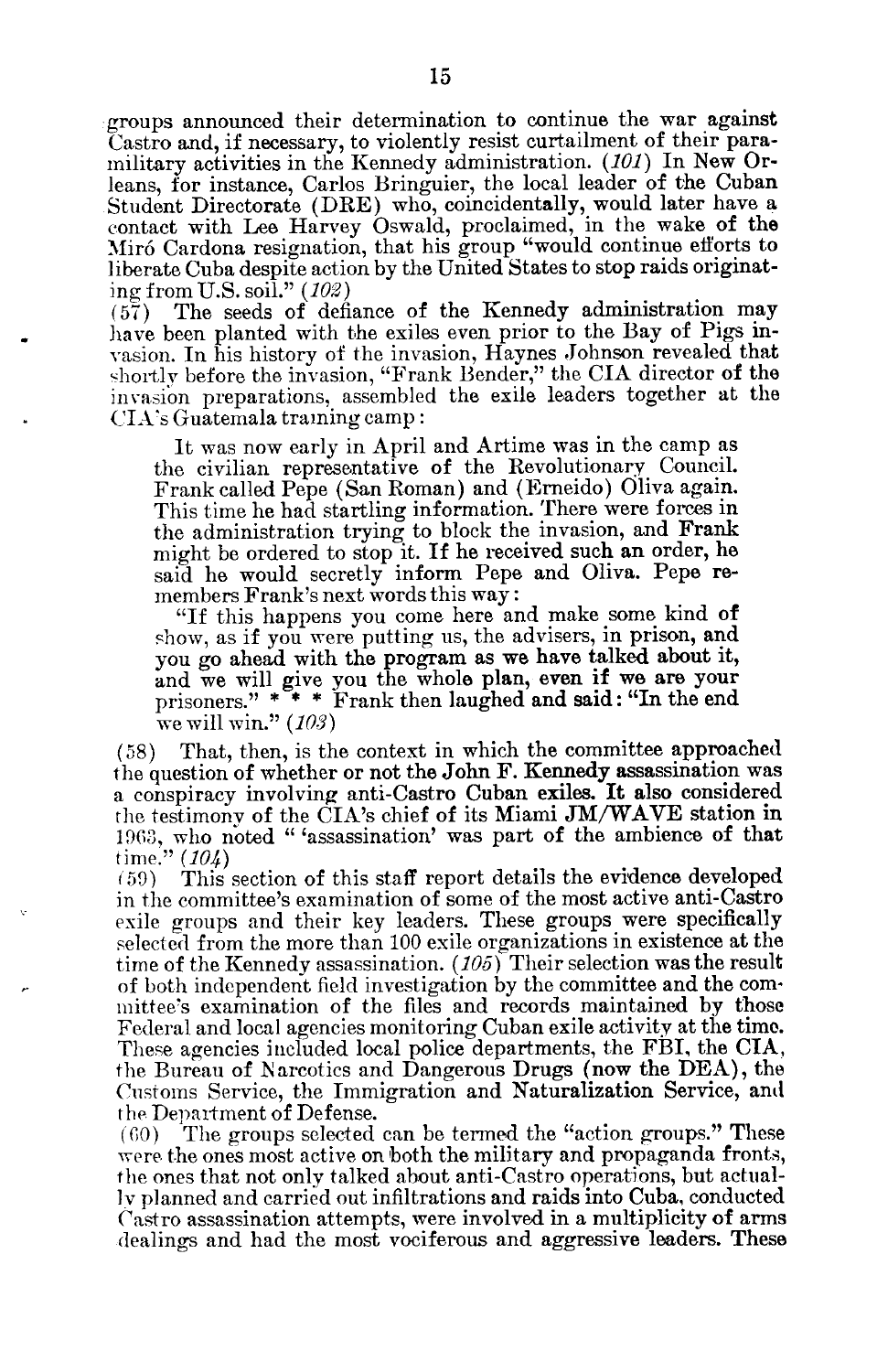were also the groups and individuals who took the brunt of the Kennedy administration's crackdown on anti-Castro operations when it came after the Cuban missile crisis . These were the ones who, in the end, were most bitter at President Kennedy, the ones who felt the most betrayed. Finally, these were the groups and individuals who had the means and motivation to be involved in the assassination of the President.<br>(61) The

The committee, however, found no specific evidence that any anti-Castro group or individual was involved in Kennedy's assassination . It did appear, however, that there were indications of association between Lee Harvey Oswald and individuals connected to at least some of the groups.

Submitted by:

## GAETON J. FoNzi, Investigator.

## REFERENCES

 $(1)$  "The Investigation of the Assassination of President John F. Kennedy: Performance of the Intelligence Agencies," Book V, Final Report, Senate Select Committee To Study Governmental Operations With Respect To Intelligence Activities, 94th Congress, 2d seas., Apr. 23, 1976, Washington, D.C . : U.S . Government Printing Office, 1976, p. 4 (Senate Report 94-755), (hereinafter Intelligence Committee Report, Book V) .

(2) Memorandum of William T. Coleman, Jr. and W. David Slawson to Warren Commission, pp. 110-111, House Select Committee on Assassinations (J. F. K. Document 013105) .

(8) "The Longest Night," Miami Herald, Tropic, Dec. 28, 1975, p. 7.

 $(4)$  Ibid.

 $(5)$  Haynes Johnson, "The Bay of Pigs" (Norton, 1964), p. 17 (hereinafter cited Johnson, "Bay of Pigs") .

(6) Ibid.

(7) Id. at p. 18. (8) "U.S . Seizes Batista Backer in Miami," New York Times, Apr. 9, 1961, p. 4.  $(9)$  See ref. 5, Johnson, "Bay of Pigs," p. 23.

(10) Paul Bethel, "The Losers" (Arlington House, 1969), p. 102.

(11) "A Selected Chronology on Cuba and Castro, Mar. 10, 1952–Oct. 22, 1962,"<br>Congressional Research Service, Library of Congress, p. 6 (J. F. K. Document<br>013100) (hereinafter cited "A Selected Chronology on Cuba and Cast

(12) Ibid.

(13) Mario Lazo, "Dagger in the Heart" (Funk & Wagnalls, 1968), p. 186 (hereinafter cited Lazo, "Dagger") .

(14) Ibid.

(15) See ref. 11, "A Selected Chronology on Cuba and Castro," p. <sup>7</sup> .

(16) Ibid.

 $(17)$  See ref. 5, Johnson, "Bay of Pigs," p. 23.

(18) Ibid.

(19) Ibid.

(20) Id. at p. 24.

(21) Ibid.

 $(22)$  See ref. 11, "A Selected Chronology on Cuba and Castro," Jan. 26, 1960, p. 9.

(2S) Ibid.

(24) See ref. 5, Johnson, "Bay of Pigs," p. 18.

(25) Ibid.

(26) Id. at p. 28.

(27) Id. at p. 19.

 $(28)$  Ibid.

(29) "U.S .Cuba Relations, 1959-1964 : An Analysis," Congressional Research Service, Library of Congress, House Select Committee on Assassinations (J. F. K. Document 011478.) (hereinafter cited "United States-Cuba Relations.")

(80) See ref. 5, Johnson "Bay of Pigs," pp. 23-31.

(81) Id. at p. 27.

(32) Id. at p. 76.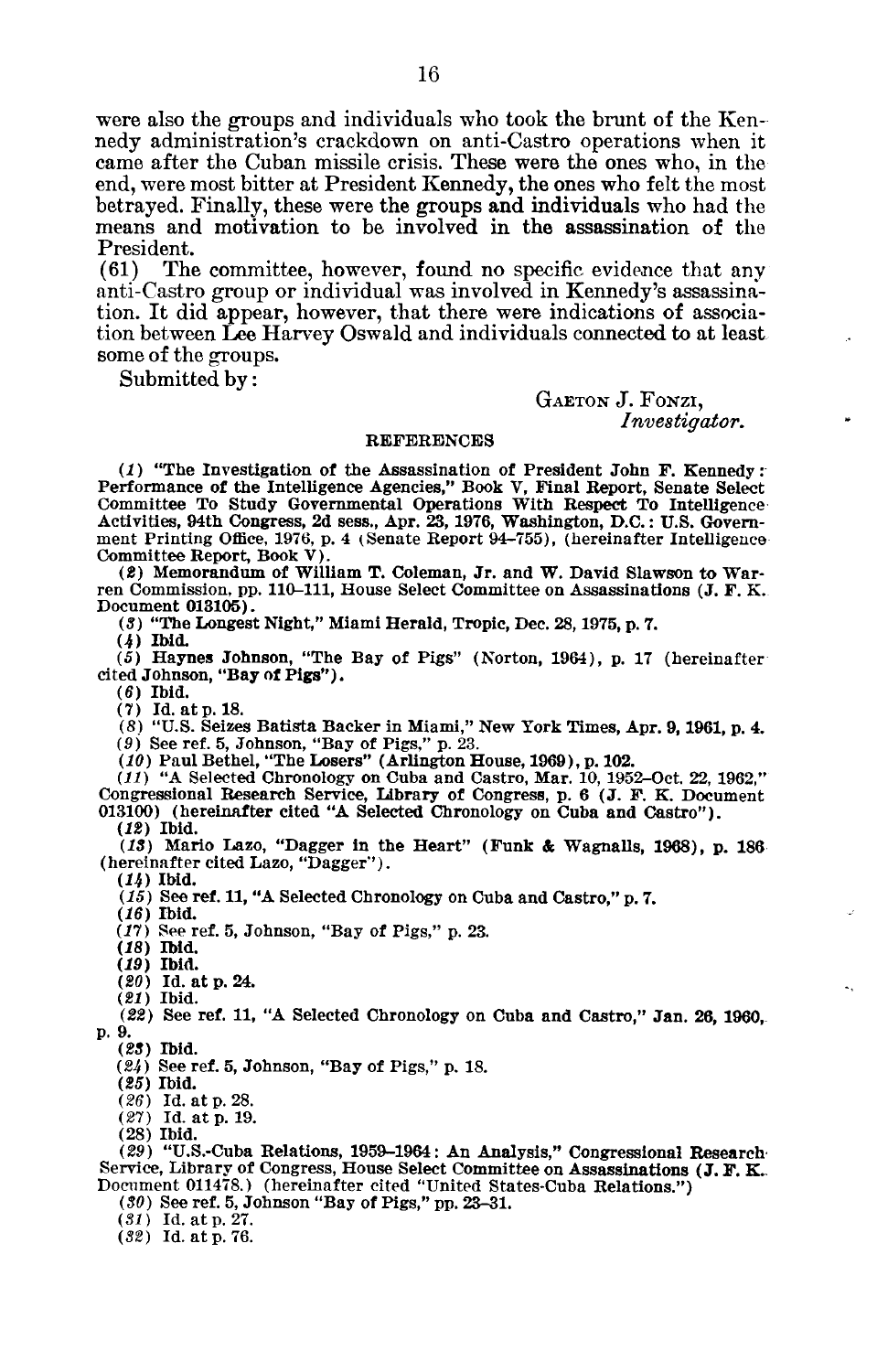(33) Id. at p. 222.

(34) See ref . 11, "A Selected Chronology on Cuba and Castro," Apr. 18, 1961, p. 26.

(35) Executive session testimony of Manuel Antonio de Varona, Mar. 16, 1978, hearings before the House Select Committee on Assassinations, p. 23.

(36) See ref. 11, "A Selected Chronology on Cuba and Castro," Apr. 24, 1961, p. 29.

(37) See ref. 5, Johnson, "Bay of Pigs," p. 213.

 $(38)$  See ref. 13, Lazo, "Daggers."

(39) Ibid., p. 299.

(40) Taylor Branch and George Crile. III, "The Kennedy Vendetta," Harper's, Aug. 1975, p. 49 (hereinafter cited Branch and Crile) .

(41) See ref. 29. "United States-Cuba Relations," p. 39.

( $42$ ) Id. at p. 40.

 $(43)$  Id. at p. 41.

(44) Ibid.

 $(45)$  Id. at p. 42.

(46) See ref. 1, Intelligence Committee Report, Book V, p.11, footnote 4.

(47) Id. at p. 99

 $(48)$  Ibid. See also "Our Heritage—The Exile Cuban Terrorists," Washington Post, Nov. 7, 1976, p. C3.

(49) See ref. 40, Branch and Crile, p. 49.

(50) Andrew St. George, "The Cold War Comes Home," Harper's November

1973, p. 70. (51) "How the CIA Operated in Dade," Miami Herald, Mar. 9,1975, p.1.

 $(52)$  Ibid.

(53) See ref. 40, Branch and Crile, p. 51.

 $(54)$  Ibid.

(55) Ibid.<br>(56) See ref. 51, "How the CIA Operated in Dade," p. 1.<br>(53) Ibid.

(57) Ibid.

 $(58)$  Ibid. See also the memorandum of interview of Ron Cross Jan. 16, 1978, House Select Committee on Assassinations (J. F. K. Document 004721) .

(59) See ref. 40, Branch and Crile, pp. 52, 56.

(60) Id. at p. 58.

(61) Id. at p. 62. (62) See ref. 29, "United States-Cuba Relations," p. 48.

(63) Id. at p. 49.

(64) Ibid.

 $(65)$  Id. at p. 53.<br> $(66)$  Id. at p. 54.

(66) Id. at p. 54. (67) See ref. 13, Lazo, "Dagger," p. 364.

(68) Id. at p. 378.

(69) "A Selected Chronology on Cuba. Apr. 1, 1963-Apr. 30. 1963," Congressional Research Service, Library of Congress, p. <sup>1</sup> (J. F. K. Document 013101) (hereinafter "A Selected Chronology on Cuba") .

(70) Ibid.

(71) Ibid.

 $(72)$  Id. at p. 2.

(73) Ibid.

(74) Id. at p. 4.

(75) "U.S. Nabs Anti-Castro Fighters," Miami Herald, Dec. 5, 1962, p. 21A.

(76) New Orleans Times-Picayune, Aug. 1,1963, p. <sup>1</sup> .

(77) "United States-Cuba Relations, 1960-1963 : Neutrality Enforcement and the Cuban Exiles During the Kennedy Administration," Congressional Research Service, Library of Congress, p. <sup>12</sup> (J. F. K. Document 013099) (hereinafter cited "United States-Cuba 1960-1963") .

(78) Ibid.

 $(79)$  Ibid.

(80) Ibid.

 $(81)$  See ref. 69, "A Selected Chronology on Cuba." Apr. 6, 1963, p. 4.

(82) Ibid., Apr. 7, 1963, p. 5.

 $(83)$  Ibid., Apr. 20, 1963, p. 18.<br> $(84)$  Ibid., Apr. 10, 1962, p. 7.

(84) Ibid., Apr. 10, 1963, p. 7.

(85) Ibid., Apr. 15, 1963, p. 10.

(86) Ibid., Apr. 18, 1963, p.12.